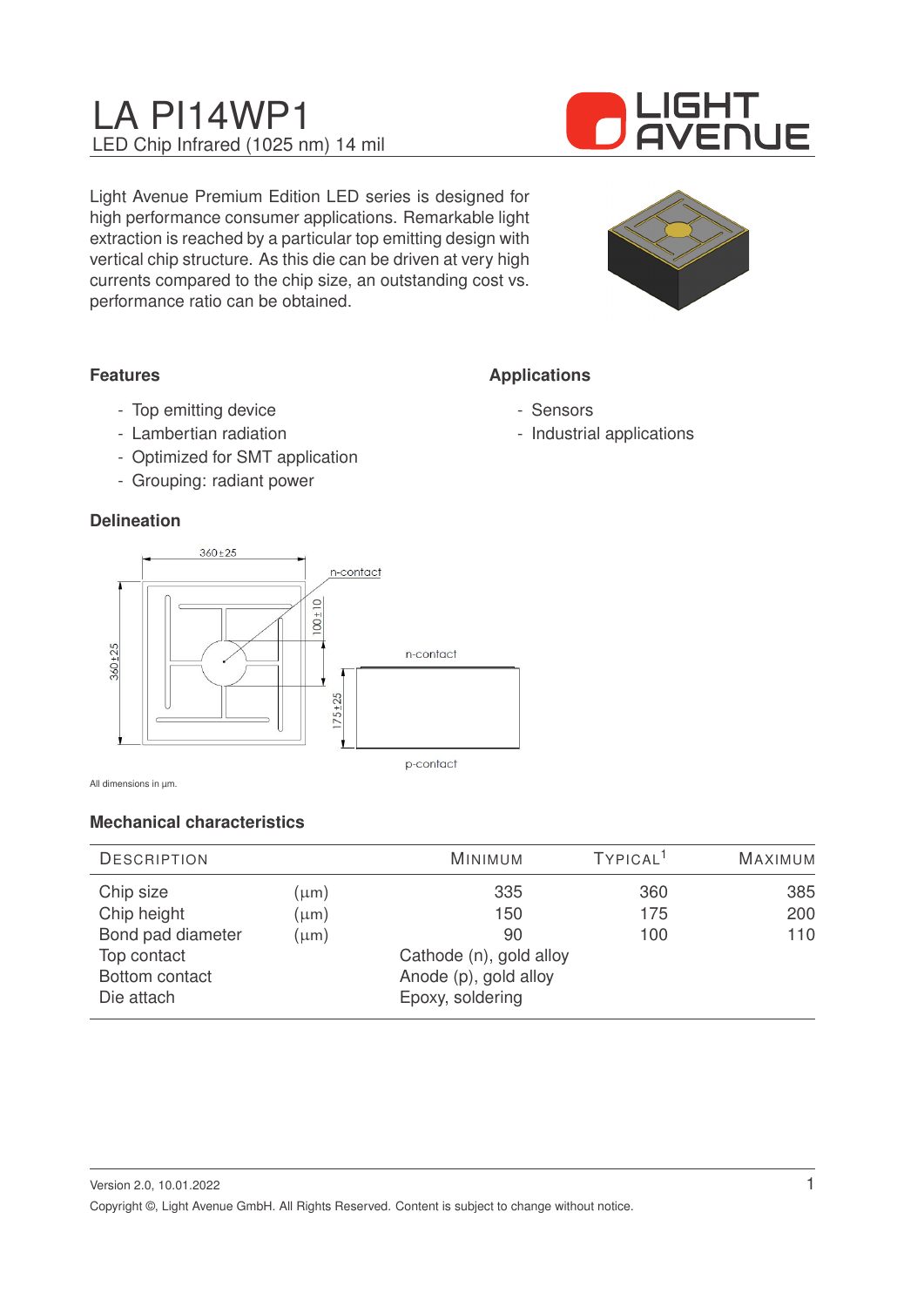

## **Electro-optical characteristics (** $T_A = 25^{\circ}C$ )<sup>2</sup>

| <b>PARAMETER</b>                                                       | <b>SYMBOL</b>                           | CONDITION                                                                                  | MIN.             | TYP <sup>1</sup> | MAX.       | Unit           |
|------------------------------------------------------------------------|-----------------------------------------|--------------------------------------------------------------------------------------------|------------------|------------------|------------|----------------|
| Forward voltage<br>Reverse current<br>Peak wavelength<br>Radiant power | V⊧<br>IR.<br>$\lambda$ peak<br>$\Phi_e$ | $I_F = 100 \text{ mA}$<br>$V_R = -10V$<br>$I_F = 100 \text{ mA}$<br>$I_F = 100 \text{ mA}$ | 1.4<br>950<br>10 | 1025<br>15       | 24<br>1100 | μA<br>nm<br>mW |

### $\mathsf{Maximum}$  ratings  $(\mathsf{T_A} = 25^\circ\mathsf{C})^3$

| PARAMETER                                   | <b>SYMBOL</b> | <b>VALUE</b> | UNIT               |
|---------------------------------------------|---------------|--------------|--------------------|
| Operating temperature range                 | l op          | $-4085$      | $^{\circ}$ C       |
| LED junction temperature<br>Forward current | ΙF            | 115<br>200   | $^{\circ}$ C<br>mA |
| Pulse current                               | IP            | 1000         | mA                 |

### **Binning (** $I_F = 100$  mA)

|                    |                    | <b>BIN</b> |  |
|--------------------|--------------------|------------|--|
| Radiant power (mW) | >10                | 18         |  |
|                    | $> 12.5$<br>$> 16$ | 19         |  |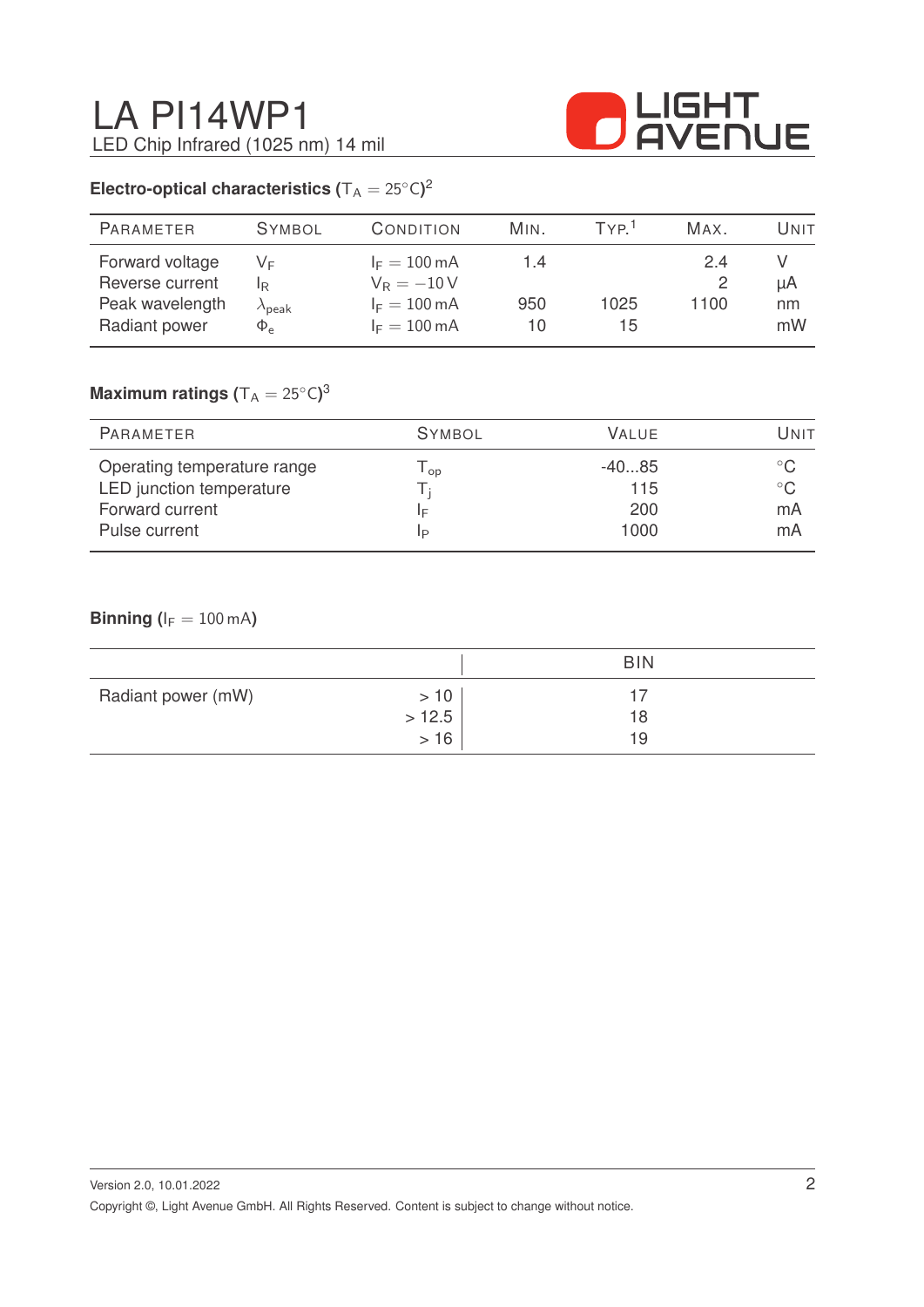

#### **Handling and storage conditions**

Storage time for wafers in sealed condition is not limited by the die itself, but may be limited by the adhesion of the blue foil (storage ambient conditions:  $T_a = 15...30^{\circ}$ C; relative humidity: < 60%, vertical storage). Customer has to make sure that there is no glue from the adhesive foil on the backside either by a die shear test or by visual inspection of the backside before production. The hermetically sealed shipment lot shall be opened under temperature and moisture controlled cleanroom environment only. Customers have to follow the according rules for desposition as the material can be hazardous for humans and the environment. Chips are placed on a blue foil, which may contain the following substance in a concentration of circ.18% wt: Bis (2 ethyl(hexyl)phthalate) (DEHP) [CAS #: 117-81-7; EC # 204-211-0]. Dice have to be handled ESD sensitive.

### **Packing**

Chips are placed on a blue foil inside a 6 inch ring or alternatively on a blue foil (mylar). For shipment the wafers of a shipment lot are arranged to stacks. Please use the recycling operators familiar to you. If required you can ask for our help. Please get in touch with your nearest sales office. By agreement we will take packing material back, if sorted. Transport costs of any kind must be paid by customers. For packing material that is returned to us unsorted or which we are not obliged to accept, any costs incurred will be invoiced to you.

#### **Design objectives**

The chip design was developed and released based on the producer's standard assembly procedures and packaging. Bond strength properties are in accordance to MIL-STD-750D, method 2037. Whether the chip fits to the customer's products with its according die and wire bond procedures and packaging must be evaluated by the customer himself. If workability problems arise after this release a mutually conducted problem solving procedure has to be set up, if the chips are suspected of contributing to the problems.The chips are produced with best effort, but on chip level a subset of the chip characteristics can be determined only. Performance of the chip in the customer's products can only be determined by the customer himself.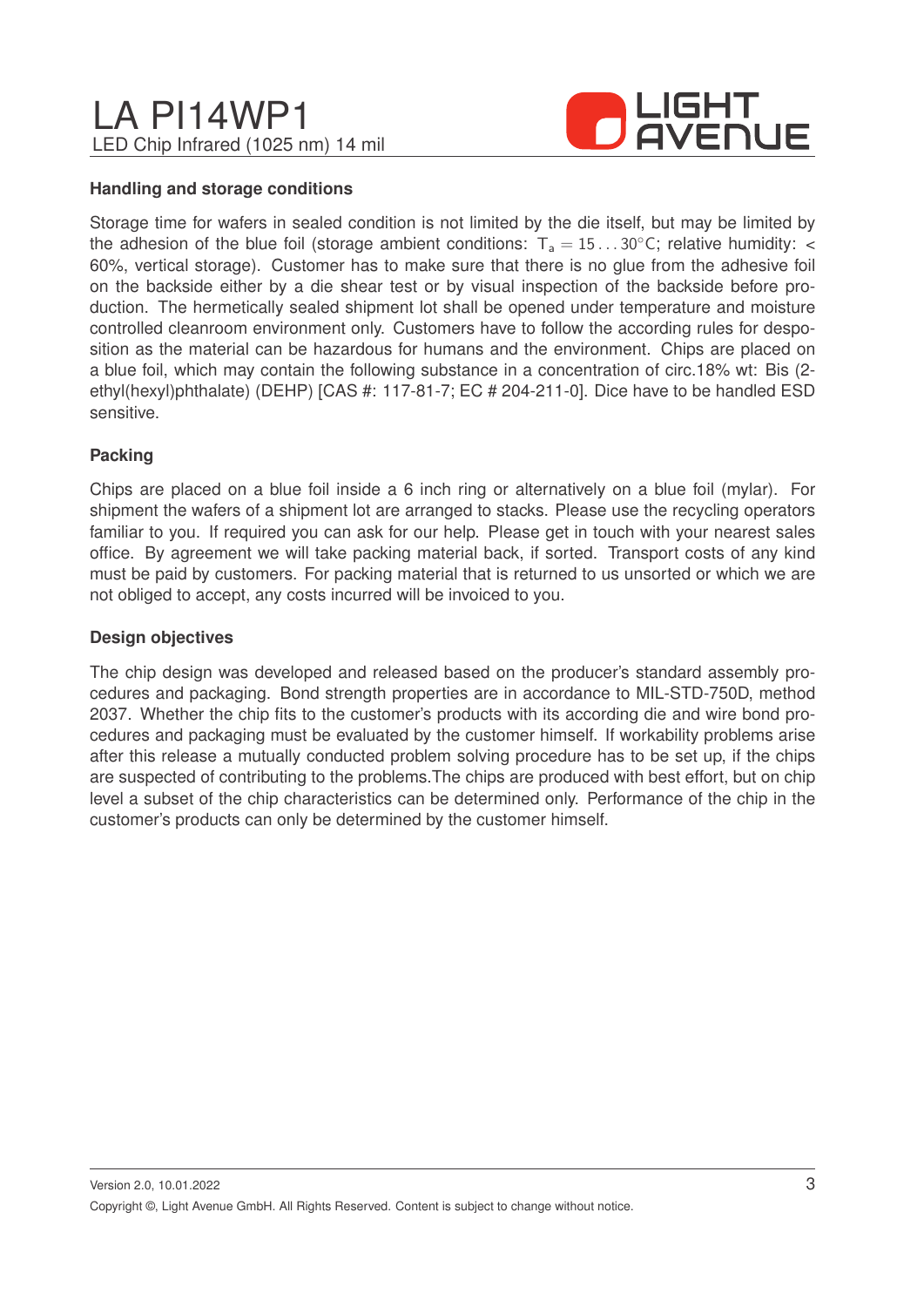

#### **Returns and complaints**

For complaints and returns of material a RMA-number is necessary. Samples for analysis purposes can be send to us without credit.

#### **Shipping conditions**

If not otherwise arranged, the "General Terms of Business of Light Avenue GmbH" apply for any shipment. If this document is not familiar to you, please request it at our nearest sales office.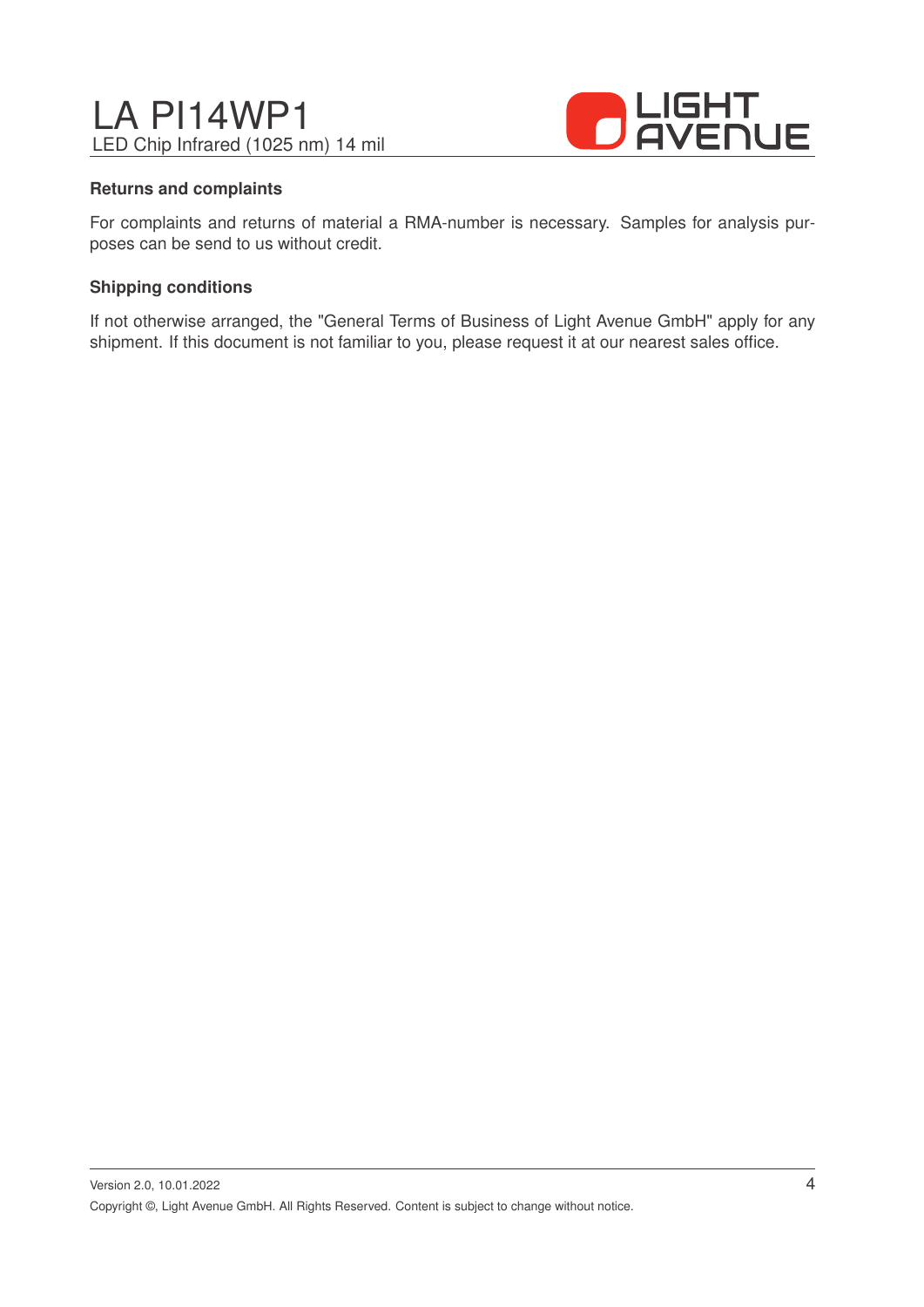

#### **Disclaimer Attention please!**

- **Components used in life-support devices or systems must be expressly authorized for such purpose!**

Critical components<sup>4</sup> may only be used in life-support devices<sup>5</sup> or systems with the express written approval by us.

- All products, product specifications and data to improve reliability, function, design or otherwise are subject to change without notice .
- Light Avenue, its affiliates, agents, and employees, and all persons acting on its or their behalf, disclaim any and all liability for any errors, inaccuracies or incompleteness contained in any datasheet or in any other disclosure relating to any product. Light Avenue makes no warranty, representation or guarantee regarding the suitability of the products for any particular purpose or the continuing production of any product. To the maximum extent permitted by applicable law, Light Avenue disclaims (i) any and all liability arising out of the application or use of any product, (ii) any and all liability, including without limitation special, consequential or incidental damages, and (iii) any and all implied warranties, including warranties of fitness for particular purpose, non-infringement and merchantability. Statements regarding the suitability of products for certain types of applications are based on Light Avenue's knowledge of typical requirements that are often placed on Light Avenue's products in generic applications. Such statements are not binding statements about the suitability of products for a particular application. It is the customer's responsibility to validate that a particular product with the properties described in the product specification is suitable for use in a particular application. Parameters provided in datasheets and/or specifications may vary in different applications and performance may vary over time. All operating parameters, including typical parameters, must be validated for each customer application by the customer's technical experts. Product specifications do not expand or otherwise modify Light Avenue's terms and conditions of business, including but not limited to the warranty expressed therein. Except as expressly indicated in writing, Light Avenue's products are not designed for use in medical, life-saving, or life-sustaining applications or for any other application in which the failure of the Light Avenue product could result in personal injury or death. Customers using or selling Light Avenue products not expressly indicated for use in such applications do so at their own risk. Please contact authorized Light Avenue personnel to obtain written terms and conditions regarding products designed for such applications. No license, express or implied, by estoppel or otherwise, to any intellectual property rights is granted by this document or by any conduct of Light Avenue. Product names and markings noted herein may be trademarks of their respective owners.
- The information describes the type of component and shall not be considered as assured characteristics. Due to technical requirements components may contain dangerous substances. For information on the types in question please contact our Sales Organization.
- Lead free product RoHS compliant.
- The quality level of the final visual inspection shall comply to an AQL of 1.0 (according to MIL-STD-105E, level II), if the customer performes an incoming visual inspection of a shipment.